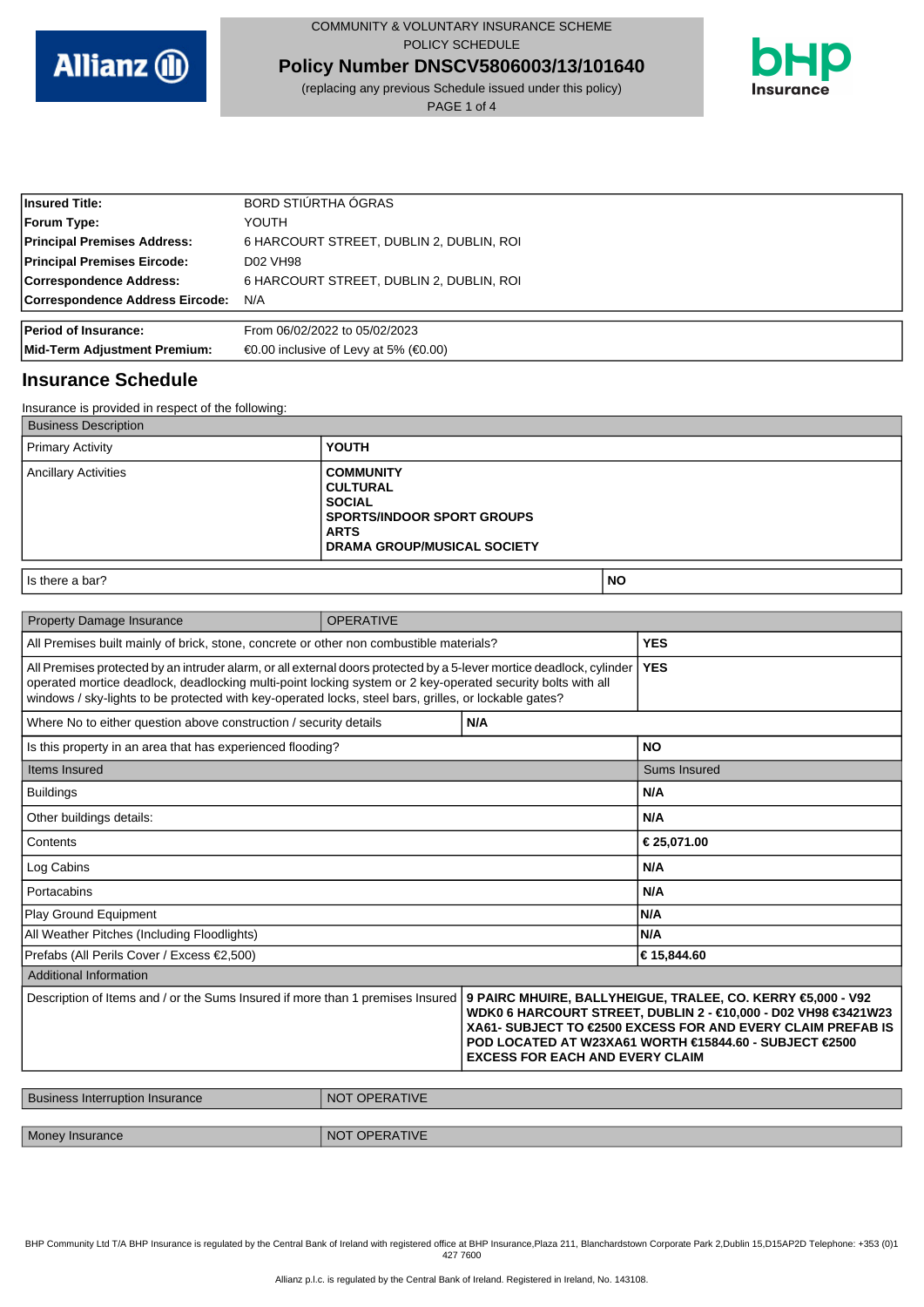

(replacing any previous Schedule issued under this policy) PAGE 2 of 4

**Policy Number DNSCV5806003/13/101640**



| <b>Commercial All Risks</b>        | <b>OPERATIVE</b>                                                                                                                                                                                                                                   |
|------------------------------------|----------------------------------------------------------------------------------------------------------------------------------------------------------------------------------------------------------------------------------------------------|
| Paintings / Artwork / Objet d'Art  | N/A                                                                                                                                                                                                                                                |
| Camera / Video Equipment / Laptops | €9,500.00                                                                                                                                                                                                                                          |
| Description                        | 6 LAPTOPS AND 1 CAMERA EQUIPMENT 10 RECONDITIONED LAPTOPS @ €250 EACH 5<br>CAMERAS AND LENSES AT €2240                                                                                                                                             |
| <b>Office Machinery</b>            | N/A                                                                                                                                                                                                                                                |
| Cups and Trophies                  | N/A                                                                                                                                                                                                                                                |
| <b>Employees Tools</b>             | €2,900.00                                                                                                                                                                                                                                          |
| Description                        | SAMSUNG GALAXY S10E / MODEL NO: SMG970F / S/N: RF8M93BZAAY SAMSUNG GALAXY A6 /<br>MODEL NO: SM-A600FN / S/N: RF8K81DPSVF SAMSUNG GALAXY A6 / MODEL NO: SM-A600FN / S/<br>N: RF8K81DP68R SAMSUNG GALAXY A6 / MODEL NO: SM-A600FN / S/N: RF8K81DPSSE |
| Sports Equipment                   | €8,000.00                                                                                                                                                                                                                                          |
| Description                        |                                                                                                                                                                                                                                                    |
| <b>Defibrillators</b>              | N/A                                                                                                                                                                                                                                                |
| <b>Musical Instruments</b>         | €1,500.00                                                                                                                                                                                                                                          |
| Description                        |                                                                                                                                                                                                                                                    |
| Any Other                          | N/A                                                                                                                                                                                                                                                |

Computer Equipment Insurance including Breakdown NOT OPERATIVE

# Interested Party details:

**Interested Party Interested Party Address**

# N/A

#### **Liability Section**

| Insured Item                                 | Limit of Indemnity                                                                                                     |
|----------------------------------------------|------------------------------------------------------------------------------------------------------------------------|
| Public Liability Indemnity Limit             | €6.5 million Limit of Indemnity any one Event                                                                          |
| Products Liability Indemnity Limit           | €6.5 million Limit of Indemnity all Events happening during any Period of Insurance in respect of products<br>supplied |
| Pollution Liability Indemnity Limit          | €6.5 million Limit of Indemnity occurring during any Period of Insurance                                               |
| Professional Liability Indemnity Limit       | €1.3 million Limit of Indemnity with a Retroactive Date of $06/02/2014$                                                |
| <b>Employers Liability</b>                   | <b>OPERATIVE</b>                                                                                                       |
| <b>Employers Liability Indemnity Limit</b>   | €13 million any one Event                                                                                              |
| <b>Volunteer Staff</b>                       | <b>OPERATIVE</b>                                                                                                       |
| <b>TUS Workers</b>                           | NOT OPERATIVE                                                                                                          |
| <b>Clerical/Managerial Staff</b>             | <b>OPERATIVE</b>                                                                                                       |
| Community/FAS Staff                          | NOT OPERATIVE                                                                                                          |
| Property Repairs/Maintenance/Caretaker Staff | <b>NOT OPERATIVE</b>                                                                                                   |
| <b>Other Staff</b>                           | <b>NOT OPERATIVE</b>                                                                                                   |

#### **Indemnity Provided to Other Parties**

Cumann Iosaef, Trá Lí @ .

Coiste Contae Chiarraí CLG @ .

Foras na Gaeilge @ Amiens Street, Dublin 2

Muintearas @ .Conamara, Galway

The Department of Children, equality visibility inclusion and Youth Affairs @ Baggot Street

BHP Community Ltd T/A BHP Insurance is regulated by the Central Bank of Ireland with registered office at BHP Insurance,Plaza 211, Blanchardstown Corporate Park 2,Dublin 15,D15AP2D Telephone: +353 (0)1 427 7600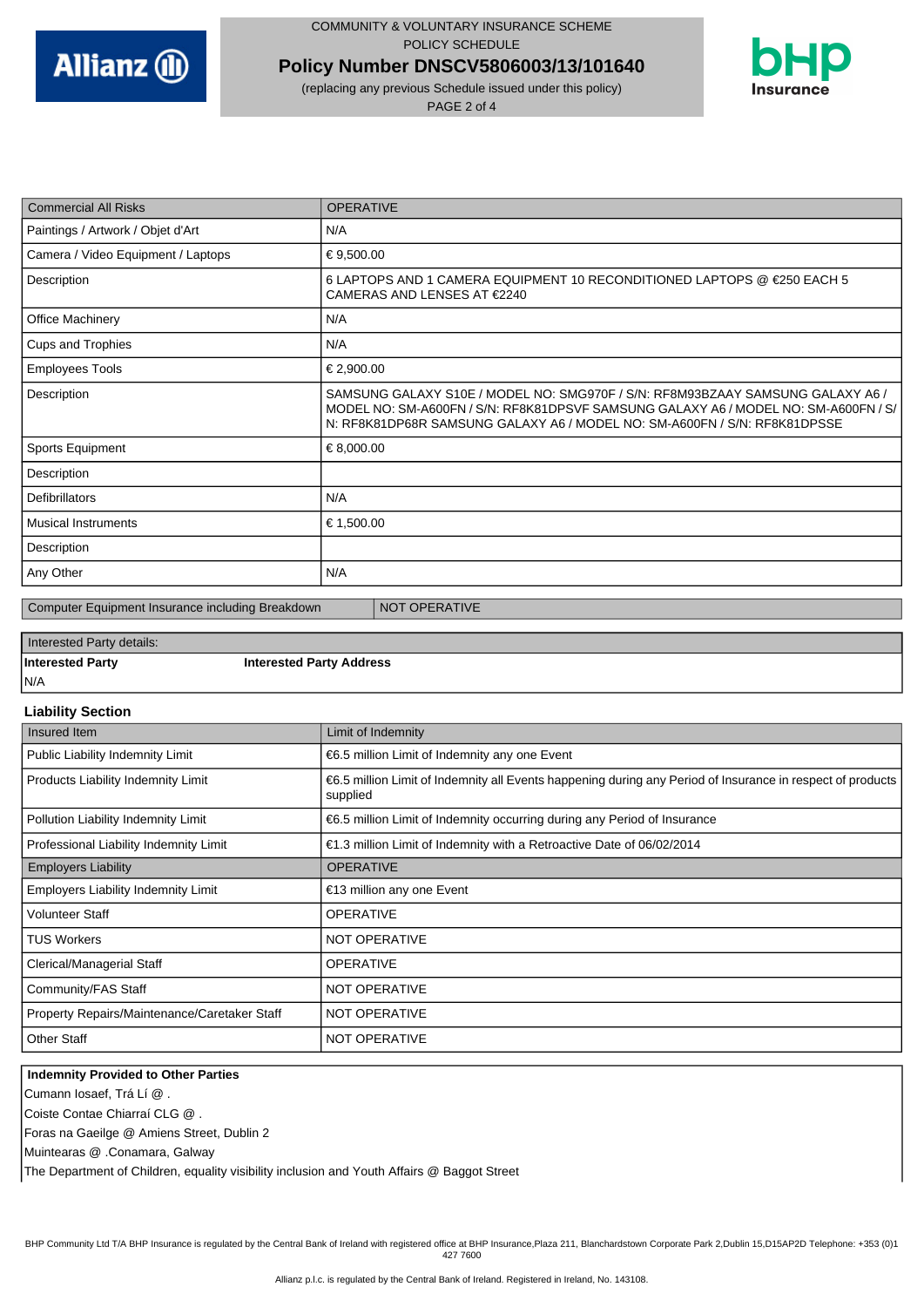

**Policy Number DNSCV5806003/13/101640**

(replacing any previous Schedule issued under this policy)

PAGE 3 of 4



Pobal @ Holles Street, Dublin 2 CLG Bhaile Ui thaidhg/Ballyheigue GAA @ Ionad Pobail Bhaile Ui Thaighd @ Neagle Rice Community Centre @ Milltown, Co Kerry Ionad Pobail Lios Tuathail @ Listowel, Co Kerry Ionad Pobail Rath o gCormac @ Rathgormack, Co Waterford KDYS Tralee @ Carleton Hall (Marino CommunityCentre) @ Minister for Culture, Heritage & the Gaeltacht, Údaras na Gaeltachta and Muintearas @ Conrdh na Gaeilge, 5 Seatown Place, Dundalk, Co. Louth @ Scoil Ui Dhálaigh, Léixlip, Co. Kildare @ Gaelscoil Mhic Amhlaigh @ Ballyheigue Social Economy Enterprises CLG. @ Gaelscoil Ui Riordain @

#### **Personal Accident Section**

| Personal Accident                                        | <b>OPERATIVE</b>                       |
|----------------------------------------------------------|----------------------------------------|
| I Insured Person                                         | All employees / members of the insured |
| Number of Employees / Members                            | €                                      |
| For full table of benefits please review policy document |                                        |

#### Insured's Contribution

An Insured's Contribution of € 100 each and every loss applies in respect of Property

An Insured's Contribution of € 1,000 each and every loss applies in respect of the peril of Subsidence

An Insured's Contribution of € 100 each and every loss applies in respect of All Risks